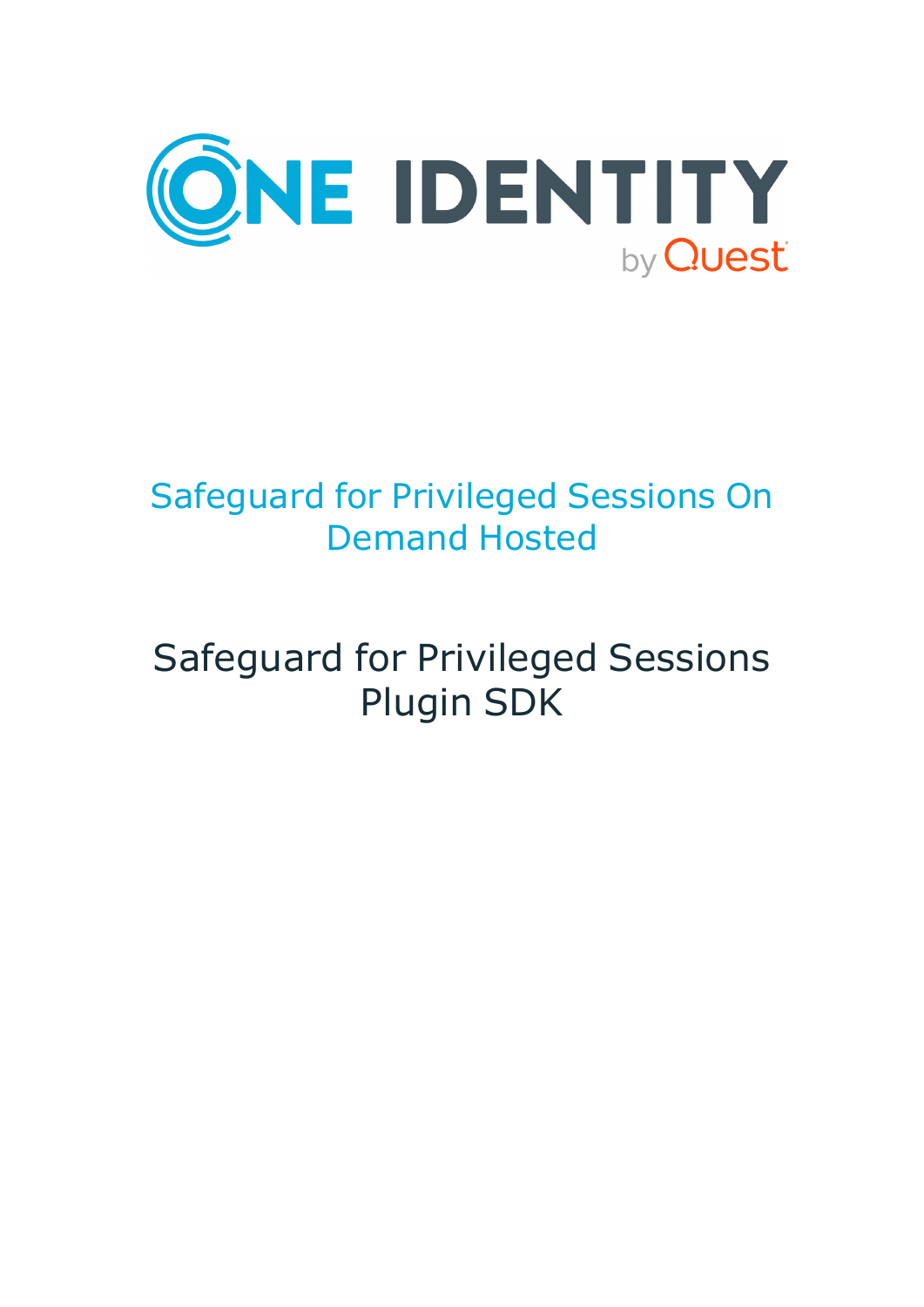#### **Copyright 2022 One Identity LLC.**

#### **ALL RIGHTS RESERVED.**

This guide contains proprietary information protected by copyright. The software described in this guide is furnished under a software license or nondisclosure agreement. This software may be used or copied only in accordance with the terms of the applicable agreement. No part of this guide may be reproduced or transmitted in any form or by any means, electronic or mechanical, including photocopying and recording for any purpose other than the purchaser's personal use without the written permission of One Identity LLC .

The information in this document is provided in connection with One Identity products. No license, express or implied, by estoppel or otherwise, to any intellectual property right is granted by this document or in connection with the sale of One Identity LLC products. EXCEPT AS SET FORTH IN THE TERMS AND CONDITIONS AS SPECIFIED IN THE LICENSE AGREEMENT FOR THIS PRODUCT, ONE IDENTITY ASSUMES NO LIABILITY WHATSOEVER AND DISCLAIMS ANY EXPRESS, IMPLIED OR STATUTORY WARRANTY RELATING TO ITS PRODUCTS INCLUDING, BUT NOT LIMITED TO, THE IMPLIED WARRANTY OF MERCHANTABILITY, FITNESS FOR A PARTICULAR PURPOSE, OR NON-INFRINGEMENT. IN NO EVENT SHALL ONE IDENTITY BE LIABLE FOR ANY DIRECT, INDIRECT, CONSEQUENTIAL, PUNITIVE, SPECIAL OR INCIDENTAL DAMAGES (INCLUDING, WITHOUT LIMITATION, DAMAGES FOR LOSS OF PROFITS, BUSINESS INTERRUPTION OR LOSS OF INFORMATION) ARISING OUT OF THE USE OR INABILITY TO USE THIS DOCUMENT, EVEN IF ONE IDENTITY HAS BEEN ADVISED OF THE POSSIBILITY OF SUCH DAMAGES. One Identity makes no representations or warranties with respect to the accuracy or completeness of the contents of this document and reserves the right to make changes to specifications and product descriptions at any time without notice. One Identity does not make any commitment to update the information contained in this document.

If you have any questions regarding your potential use of this material, contact:

One Identity LLC. Attn: LEGAL Dept 4 Polaris Way Aliso Viejo, CA 92656

Refer to our Web site [\(http://www.OneIdentity.com](http://www.oneidentity.com/)) for regional and international office information.

#### **Patents**

One Identity is proud of our advanced technology. Patents and pending patents may apply to this product. For the most current information about applicable patents for this product, please visit our website at [http://www.OneIdentity.com/legal/patents.aspx.](http://www.oneidentity.com/legal/patents.aspx)

#### **Trademarks**

One Identity and the One Identity logo are trademarks and registered trademarks of One Identity LLC. in the U.S.A. and other countries. For a complete list of One Identity trademarks, please visit our website at [www.OneIdentity.com/legal](http://www.oneidentity.com/legal). All other trademarks are the property of their respective owners.

#### **Legend**

**WARNING: A WARNING icon highlights a potential risk of bodily injury or property** œ **damage, for which industry-standard safety precautions are advised. This icon is often associated with electrical hazards related to hardware.**

**CAUTION: A CAUTION icon indicates potential damage to hardware or loss of data if instructions are not followed.**

SPSOD Safeguard for Privileged Sessions Plugin SDK Updated - 20 April 2022, 07:37 Version - Hosted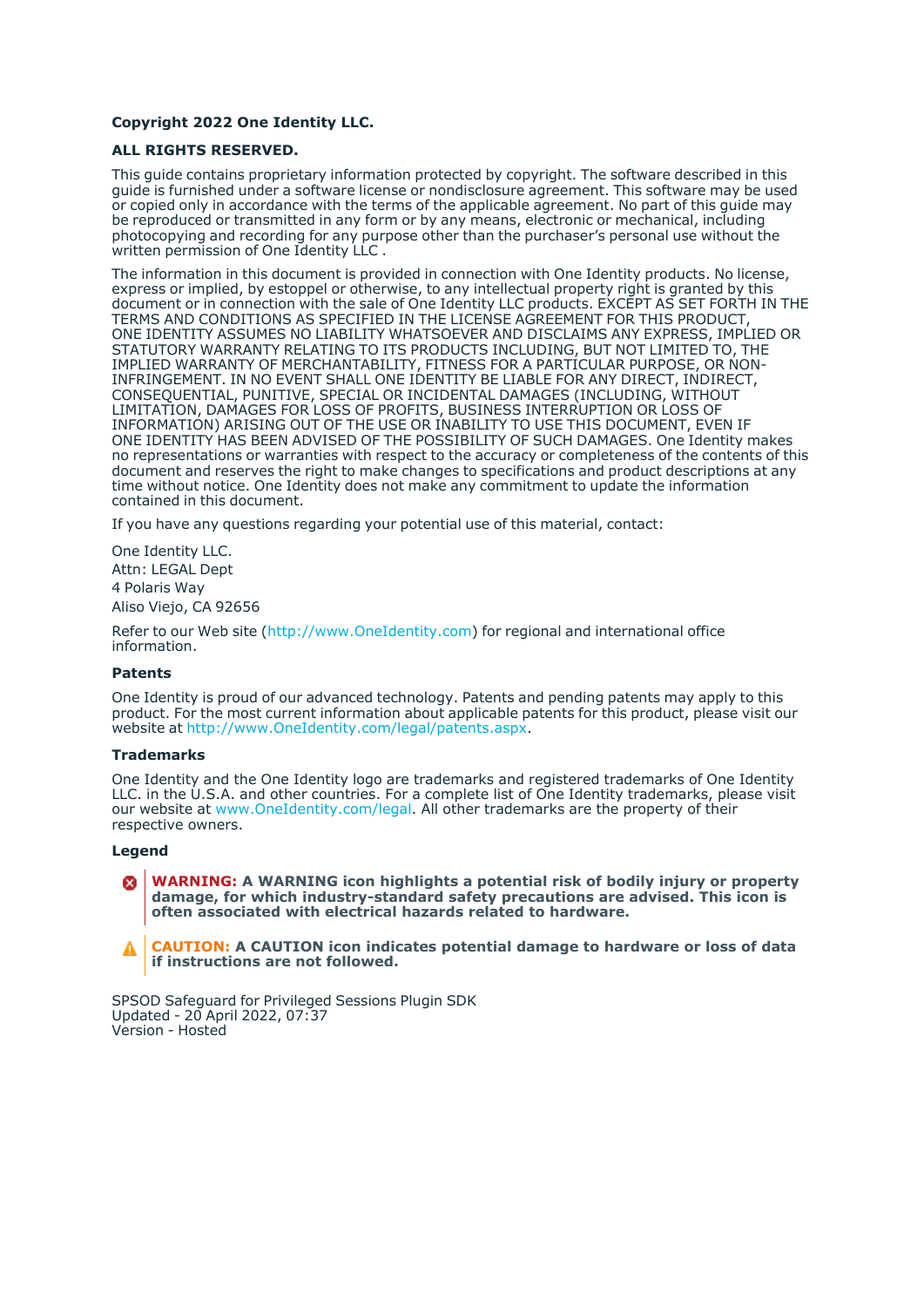### **Contents**

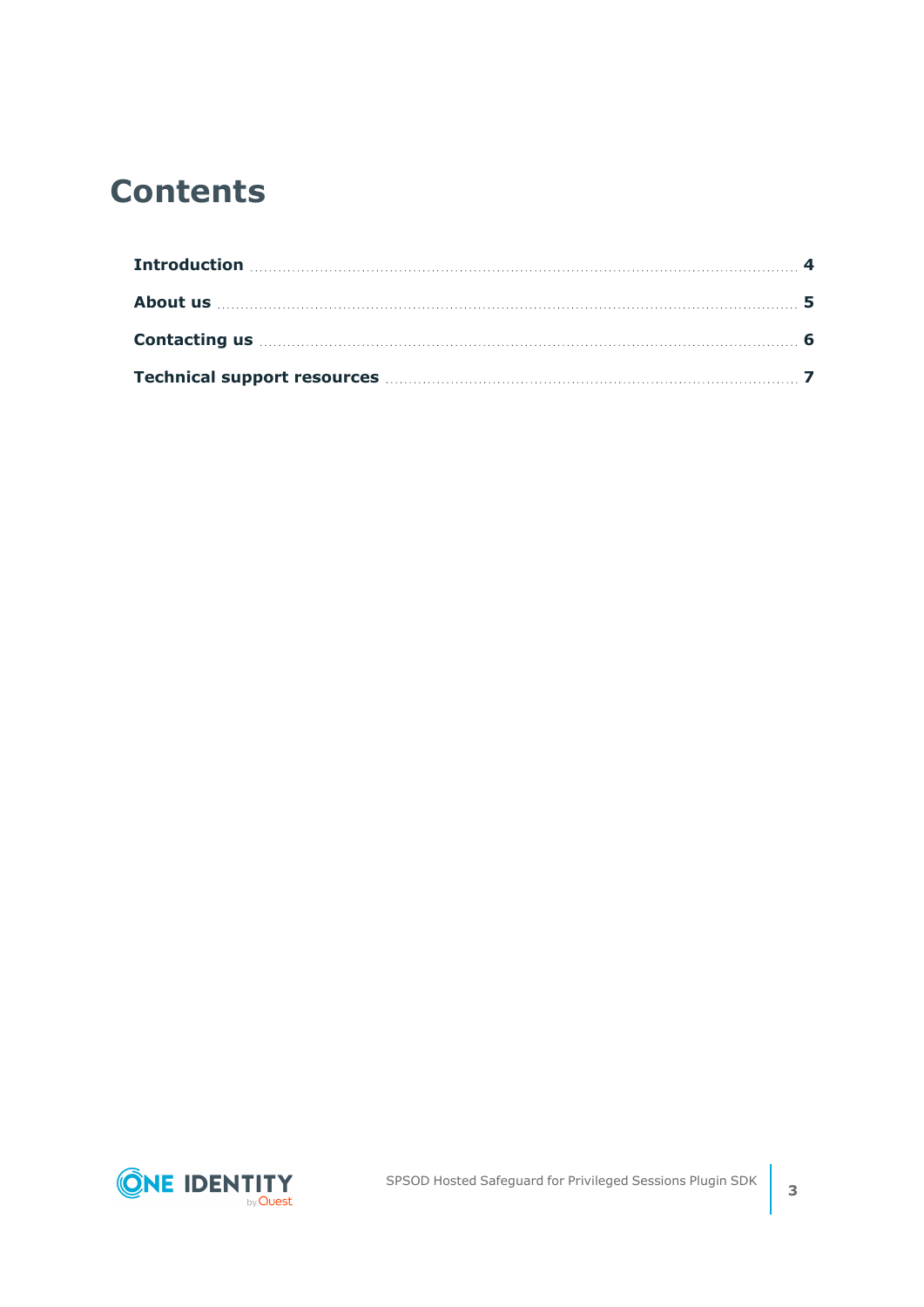### **Introduction**

<span id="page-3-0"></span>You can find the documentation online under the following link: [https://oneidentity.github.io/safeguard-sessions-plugin-sdk/1.6.0/.](https://oneidentity.github.io/safeguard-sessions-plugin-sdk/1.6.0/)

**ONE IDENTITY** by **Quest**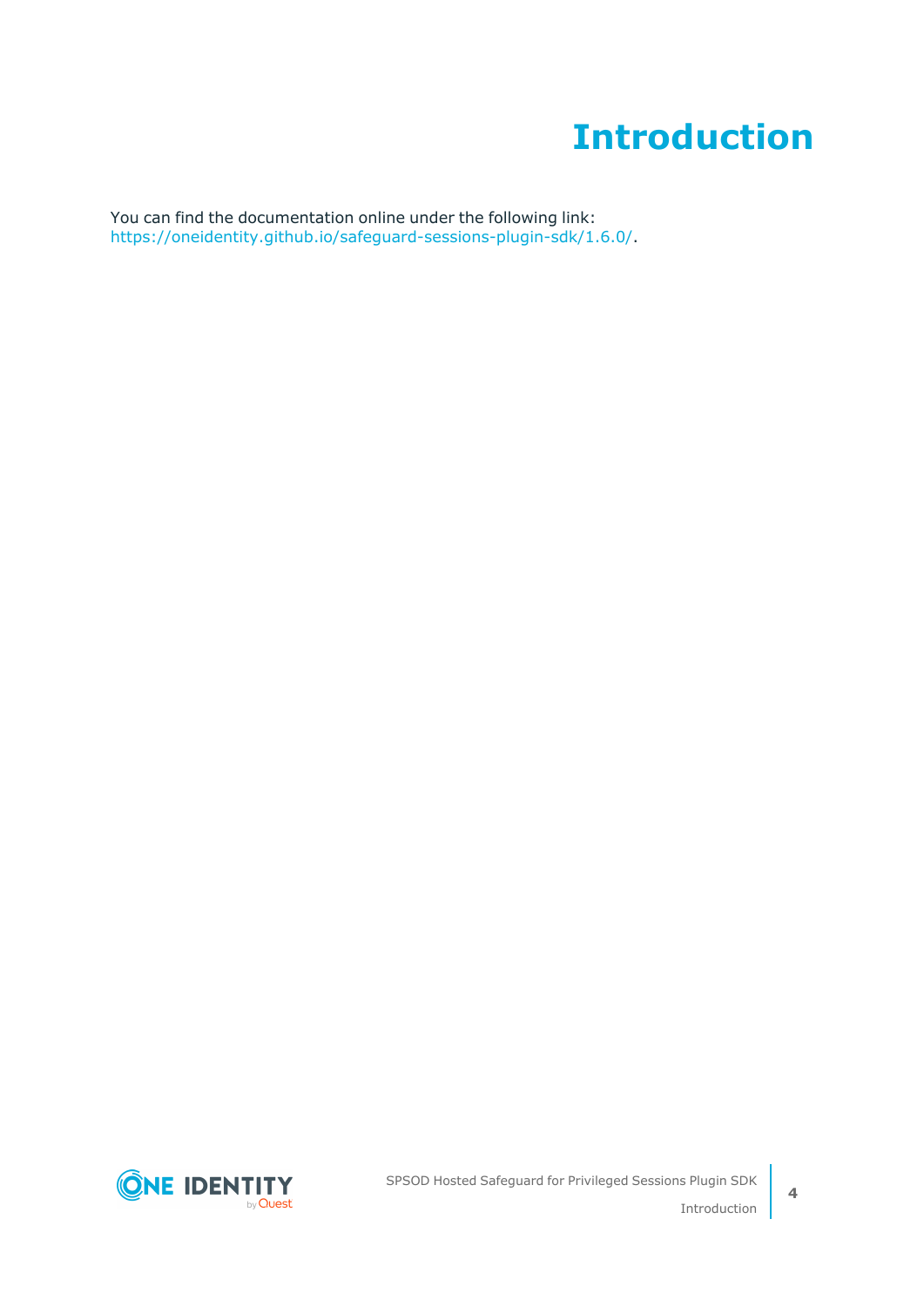<span id="page-4-0"></span>One Identity solutions eliminate the complexities and time-consuming processes often required to govern identities, manage privileged accounts and control access. Our solutions enhance business agility while addressing your IAM challenges with on-premises, cloud and hybrid environments.

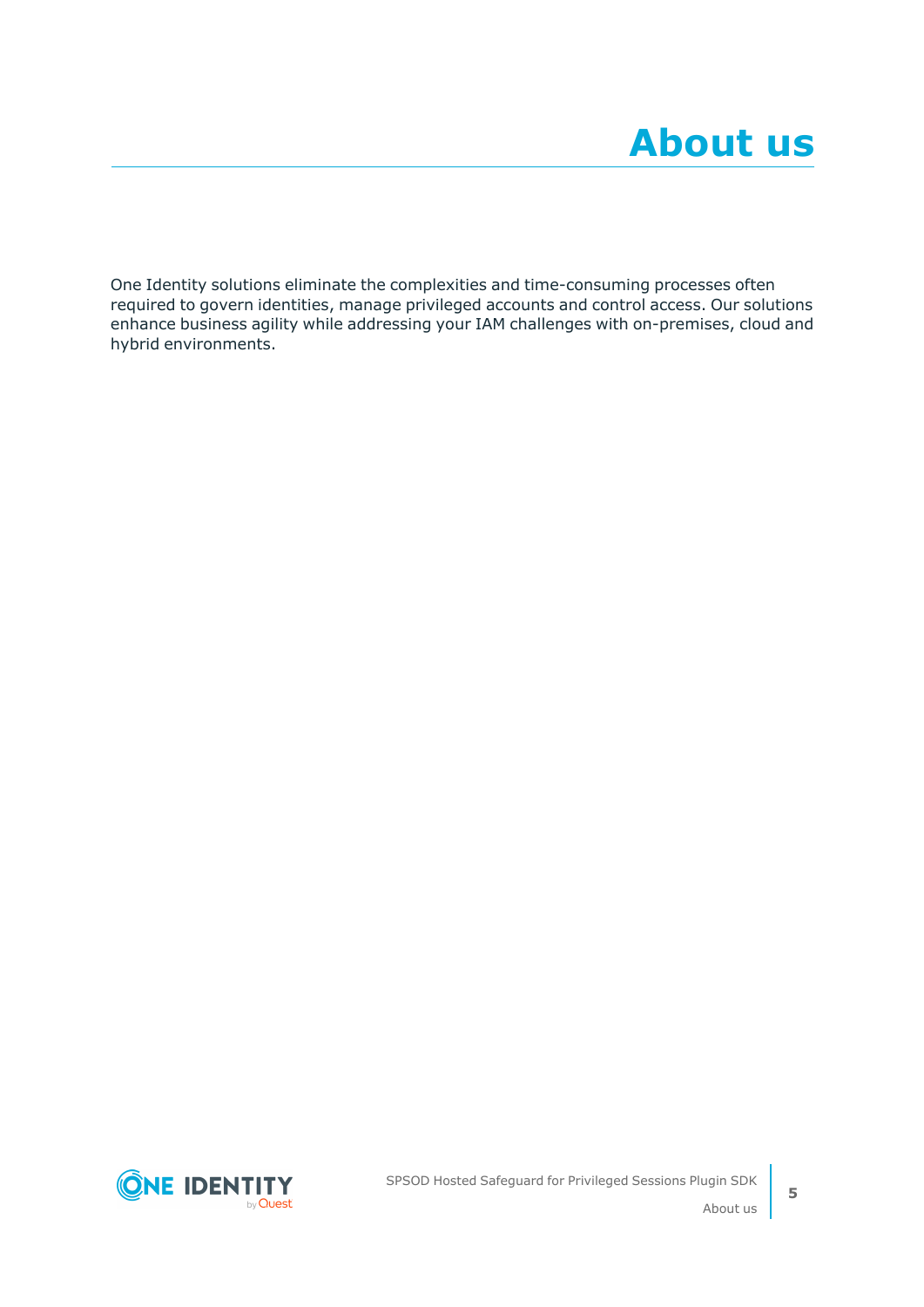### **Contacting us**

<span id="page-5-0"></span>For sales and other inquiries, such as licensing, support, and renewals, visit [https://www.oneidentity.com/company/contact-us.aspx.](https://www.oneidentity.com/company/contact-us.aspx)

**ONE IDENTITY** by **Quest**